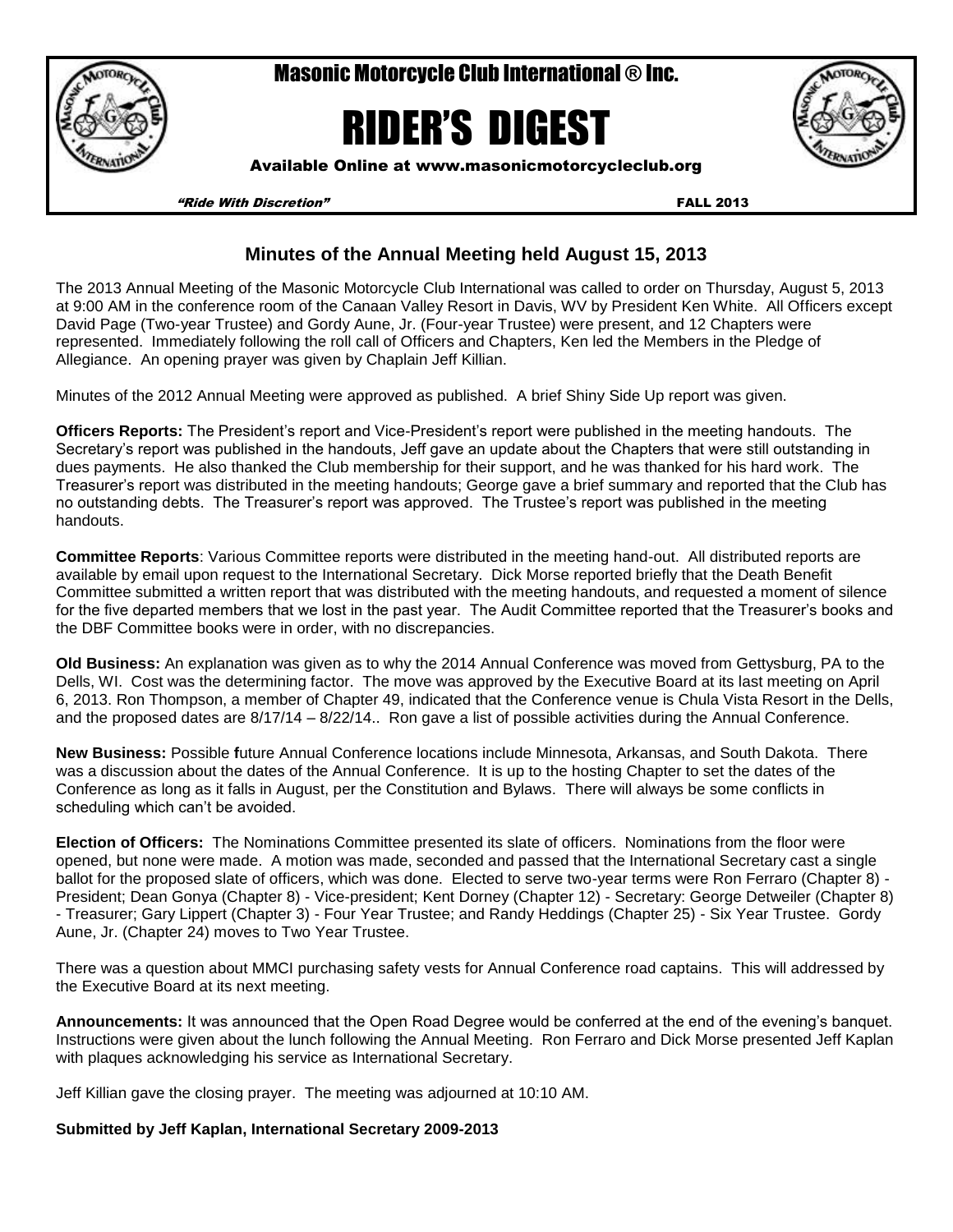#### **CONFERENCE 2014 Update**

#### **Dates:**

August 17-22, 2014

#### **Host Chapter:**

49 Columbus, WI

#### **Proposal from**:

Wintergreen Resort & Conference Center 60 Gasser Road, Lake Delton Wisconsin Dells, Wisconsin 53940 <http://www.wintergreen-resort.com/>

#### **Location:**

The Wintergreen is located right off Exit 92 on I-90/I-94 (Rte. 12 exit), next to the Tanger Outlet, minutes away from Ho-Chunk Casino, and walking distance to many restaurants.

#### **Meeting Space**:

Wintergreen will provide the Grand Ballroom for the Event from Sunday afternoon until Friday evening as a hospitality room and banquet room. Motorcycle access to the ballroom is available.

Wintergreen will also station a registration area in our lobby during the event. Wintergreen will also block off any area of the parking lot requested and provide hose and bucket stations for washing cycles.

#### **Guest rooms:**

Wintergreen to provide 80 guest rooms for the rate of \$69.00 per night plus tax.

Rooms will be held in a block until 3 weeks prior to the event.

Rooms available will be 2 queen beds, a king or a king with a whirlpool.

The rooms will accommodate up to 4 per room. All have microwaves, refrigerators, and coffee makers.

Wintergreen will also offer this rate the following weekend for anyone wanting to stay additional nights. The Saturday before the evening day would be \$119.00 per night.

Wintergreen will reserve all rooms facing the parking lot first or as requested.

Wintergreen will require a credit card hold to reserve rooms and has a 3 day prior to arrival cancellation policy that applies to all reservations.

The Wintergreen has a full service restaurant open for breakfast and lunch, full service lounge, and an indoor pool with a whirlpool.

#### **Additional Information and Registration Forms:**

Will be available in the Winter 2013/2014 newsletter.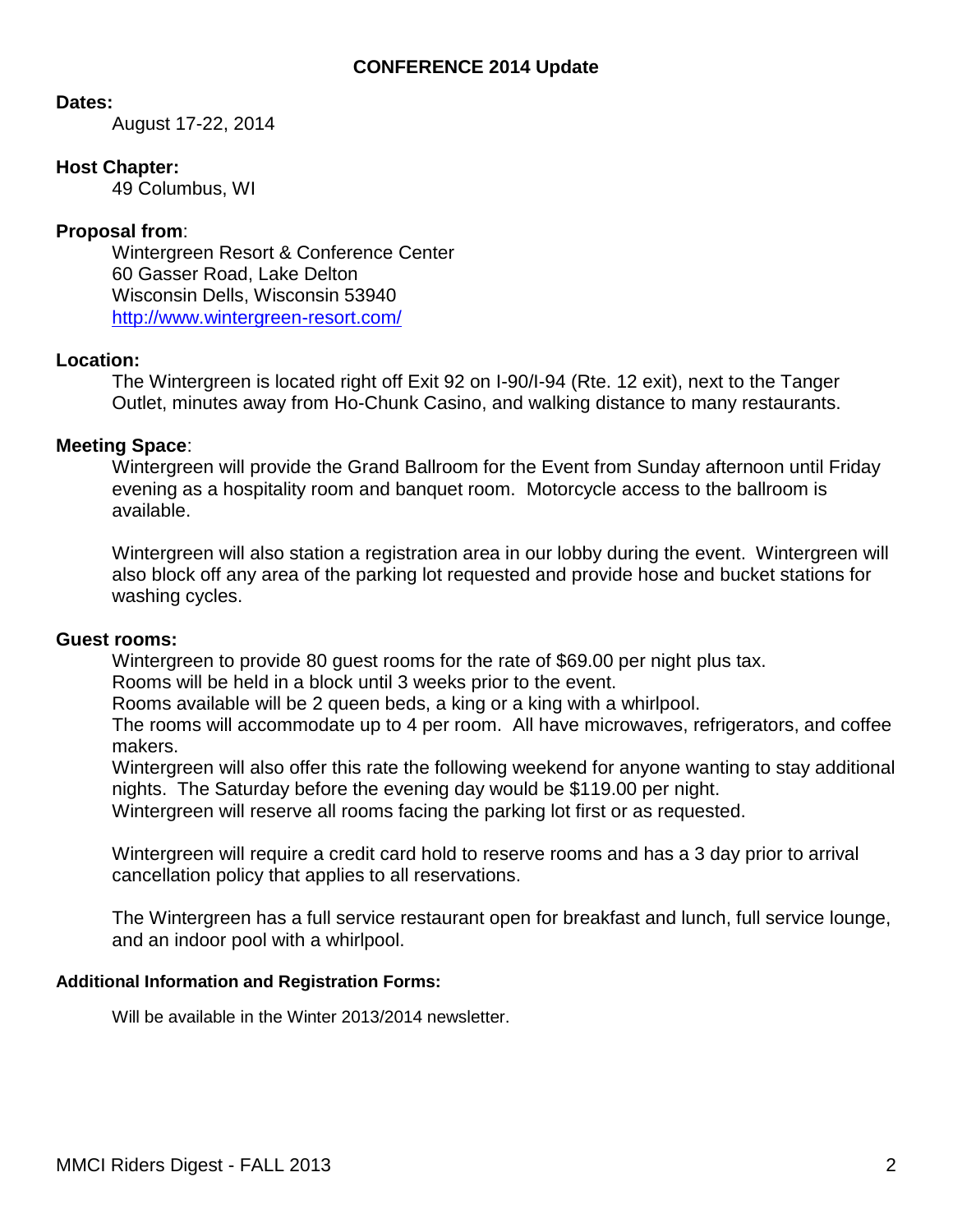# **MASONIC MOTORCYCLE CLUB INTERNATIONAL ® INC. Executive Board, 2013 – 2015**

#### **President: Ronald Ferraro**

31087 Indian Mission Road Millsboro, DE 19966 302-947-4625 **[ronpferraro@yahoo.com](mailto:ronpferraro@yahoo.com)**

**Vice-president: Dean Gonya** 895 Park Avenue Lock Haven, PA 17745 570-769-3282 **[dirg46@yahoo.com](mailto:dirg46@yahoo.com)**

**Secretary: Kent Dorney, Past Pres.** 49 Simson Street Tonawanda, NY 14150-2312 716-694-1595 / Cell: 716-531-2312 **[Ch8MMCI@verizon.net](mailto:Ch8MMCI@verizon.net)**

**Treasurer: George Detweiler** 15173 Holleyside Drive Dumfries, VA 22025 703-670-2313 **[ghdetweiler@comcast.net](mailto:ghdetweiler@comcast.net)** 

**2 Year Trustee: Gordy Aune, Jr.** 2432 Pearson Parkway Brooklyn Park, MN 55444 763-585-1766 **[GRANDPAAUNE@aol.com](mailto:GRANDPAAUNE@aol.com)**

**4 Year Trustee: Gary Lippert** 81164 Duck Creek Rd. Berlin Center, OH 44401 330-565-1209 **[galipp@msn.com](mailto:galipp@msn.com)**

#### **6 Year Trustee: Randy Headdings** 473 Jackson Twp. Rd. Herdon, PA 17830

570-850-6327 **[wheelierider1@tds.net](mailto:wheelierider1@tds.net)**

#### **Honorary Trustee: Kenneth White, Past Pres.** 1621 Independence Ave North Golden Valley, MN 55427 612-202-9653 **[mmci24.1@gmail.com](mailto:mmci24.1@gmail.com)**

**Elected Officers Appointed Committees**

**Audit:** Mark Dreyer (Chair), Gordy Rudd, Chris Alexander, John VanKirk

**By-laws:** John VanKirk (Chair); Kent Dorney, PP; Gary O'Neal, PP

**Death Benefit Fund:** Dick Morse (Chair), Kent Dorney, Dick Foxen (Sec-Treas), Neal Forbes, Jeff Kaplan, Cliff Wilson (Vice-chair/PP),

**Grievance:** Neal Forbes (Chair); Jeff Killian; Kent Dorney, PP

**Finance:** George Detweiler (Chair); Kent Dorney, PP; Gordy Aune, Jr.

**Membership:** Kent Dorney (Chair/PP); Doug Kelley, PP

**Nominations:** Don Crete (Chair/PP); Ken White, PP; Dick Morse

**Positive Growth & Retention:** Ken White (Chair/PP), JohnVanKirk

**Quartermaster:** Cliff Wilson, PP

**Safety:** Tom Boyle (Chair); Cliff Wilson, PP; Robert Boss; Jeff Johnson

**Shiny Side Committee:** Connie Dorney (Chair), [\(Connie.62@verizon.net\)](mailto:Connie.62@verizon.net), Kim Crete, Bonnie Baker

**Website:** Doug Kelley (Chair/PP) ([dougkelley@windstream.net\)](mailto:dougkelley@windstream.net)

# **Newsletter Editor:** Kent Dorney, PP

Change of address, articles and material for publication to: **[Ch8MMCI@verizon.net](mailto:Ch8MMCI@verizon.net)** or mail to: 49 Simson Street Tonawanda, NY 14150

**Conference 2013:** Chapter 49 – Wisconsin Dells Larry Herzog, Jr (Chair); Joe Nemeth; Dan Roe; Ron Thompson; Dean Gonya (Vice-Chair)

**International Chaplain:** Jeff Killian **Lifetime Trustees:** Doug Kelley, Richard Kovac, Richard Morse, Cliff Wilson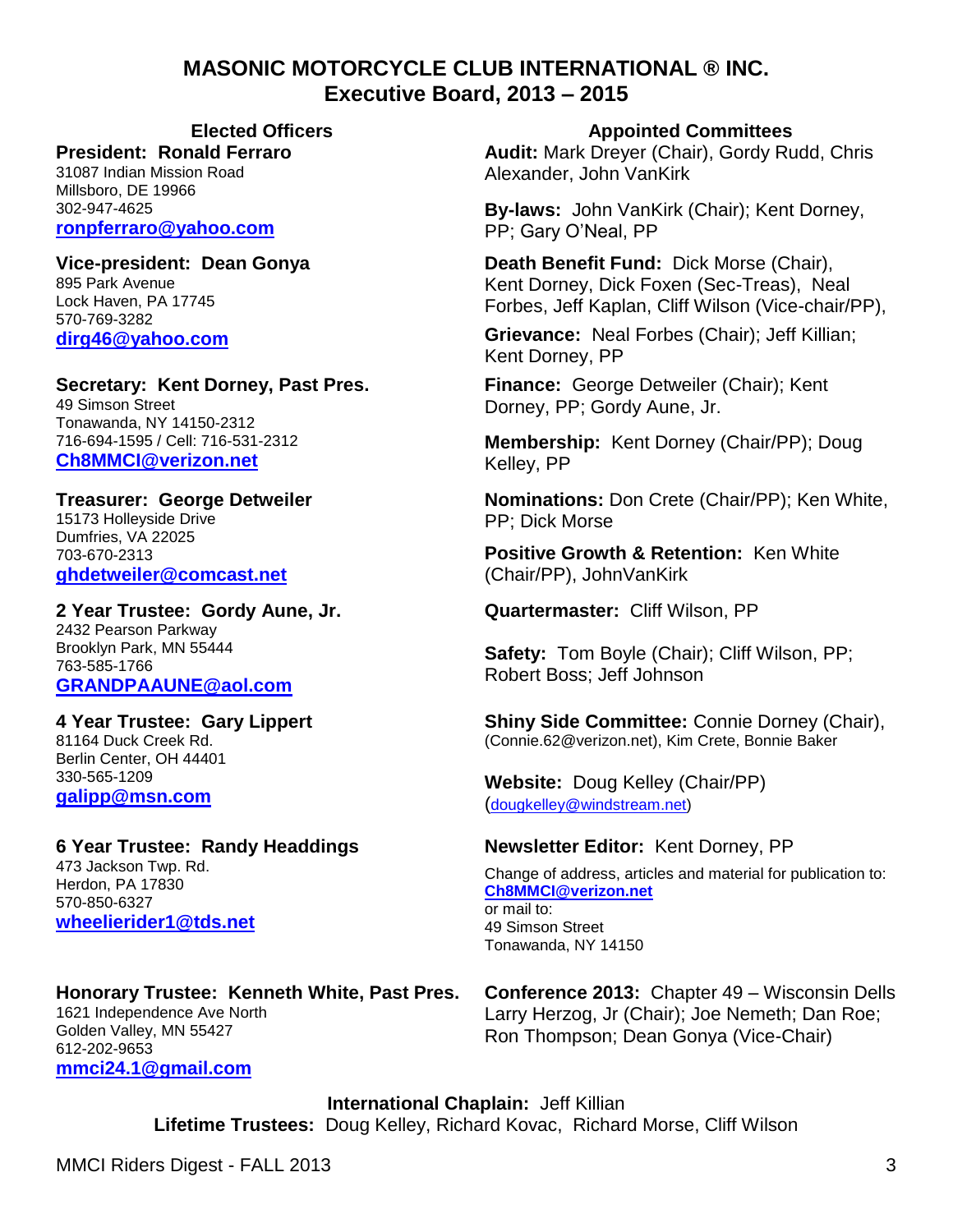

# **President's Message…**

First I would like to say that our hats are off to Uncle Dick and his committee for a very successful Conference. All the members of this committee did a great job! Second I would like to thank all the members for the honor to serve you, as your President for the next two years. I believe you have assembled at great team to lead this Club into the future. I would also like to welcome Gary Lippert and Randy Headings aboard; I know they will be a great addition to the Executive Board.

 The 2014 Conference planning is well underway, with Brother Ron Thompson riding from Wisconsin to West Virginia just to learn some of the dos and don'ts in running a conference and then taking this information and reporting back to the committee, I know this will be another great Conference. However as of now we have nothing set for the 2015 Conference. If there are any chapter or others, who would consider hosting a conference please contact Dean Gonya or myself.

 Last year President Ken White started a Sunshine Committee (Sunny Side up) headed by Connie Dorney. This committee went over so well, I am making it a permanent committee in the Club. Also I have asked Ken White to head up a Positive Growth and Retention Committee this year. Ken will be reporting to the Ex-Board some ideas on how to get the name of the club out to support a positive growth and things we can do to retain our current membership. If anyone would like to serve on any of the committees, please contact me or the Chairman of the committee that you would like to serve on.

 If you have any ideas or suggestions you would like the Ex-Board to consider please contact anyone of us. Remember this is your club and we are here to serve you.

Until we meet again please ride safe and always "Ride With Discretion"

Fraternally Yours, Ron Ferraro



 **Vice President's Message…** 

**Brothers** 

Fall is in the air; cool air is all around. Hope all of My Brothers and Sisters in MMCI are doing well.

As the Seasons change, so does the way we go about our Lives.

Calvin Coolidge's words reflect the feelings that I have for my MMCI Brethren and Sisters.

"It has not been my fortune to know very much of Freemasonry, but I have had the great fortune to know many Freemasons and have been able in that way to judge the tree by its fruit. I know of your high ideals. I have seen that you hold your meetings in the presence of the open Bible, and I know that men who observe that formality have high sentiments of citizenship, of worth, and character. That is the strength of our Commonwealth and nation." -Calvin Coolidge**.**

Fraternally Yours – Dean Gonya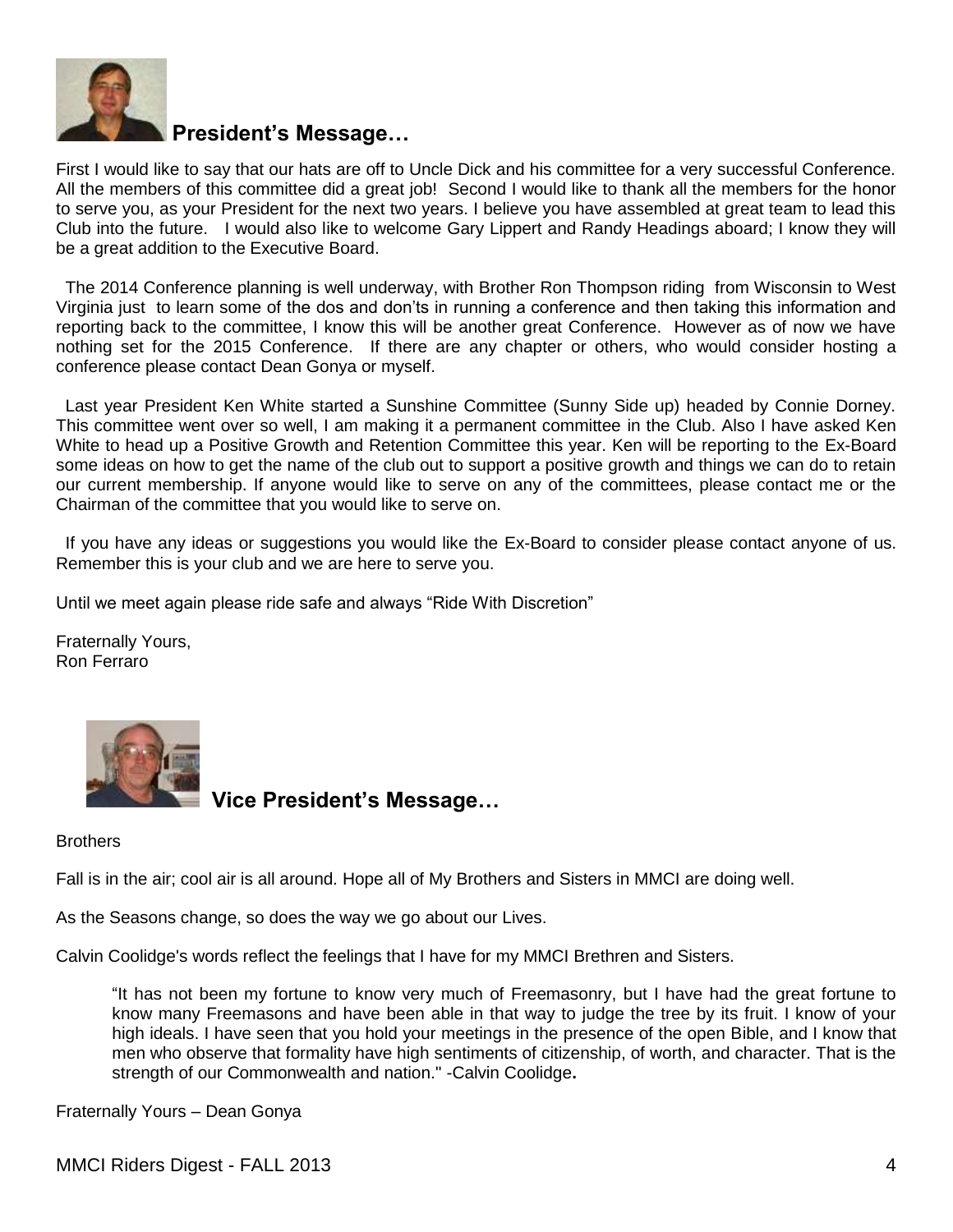#### **Positive Growth and Retention**

Greetings Brothers and Fellow Riders:

Just when you thought you'd heard the last of me, Poof, our President asks me to chair a new committee. President Ron has formed a new committee called the Positive Growth and Retention Committee and has asked me to lead its start-up. Not one to say "no" and always willing to help out good folks, you have me in the newsletter for at least another year or two.

I brought up the idea to Ron of such a committee with a couple months left in my term as the president and told him I would help out anyway I could. It is my intent to search and reach out ways to inform fellow Masons and bikers of the MMCI.

I am looking for help from any member who wishes to be a part of this committee. The only qualifications are: You must be willing to think outside the box. You must be willing to take on a project and complete it.

The intent of the committee is to maintain our numbers, help support other chapters with ideas for growth, promote Masonry and fellowship within the MMCI and from without the MMCI. I would like to come up with promotional ideas that can be used through Grand Lodge contacts, maybe though local Blue Lodges, maybe local papers. The committee has no bounds except our own imagination.

I welcome you join and help promote the MMCI. If you are interested on joining the committee, or at any time have an idea or thought that you think may help our purpose, please feel free to contact at any time.

For now, Ride with Discretion and Keep the Shiny Side Up.

Ken White PP 1621 Independence Ave N. Golden Valley, MN 55427 Cell: 612-202-9653 Email: mmci24.1@gmail.com

#### **The International Secretary's musings…**

#### **Changing of the guard…**

With a new line of officers comes changes. Please note that the address to send items to the International Secretary has changed to:

> 49 Simson Street Tonawanda, NY 14150-2312 716-694-1595 Residence & Fax 716-531-2312 Cellular (Verizon) [Ch8MMCI@verizon.net](mailto:Ch8MMCI@verizon.net)

#### **Riders Digest…**

We are always looking for articles, please let us know what your Chapter is doing.

You will also note that this month's Riders Digest (snail mail recipients only) arrived in a new envelope with a Buffalo, NY return address – this is because we have engaged the Masonic Service Bureau, Inc.to produce and mail the newsletter. MSB was founded in 1926 as a service provider to the Lodges and concordant bodies of the Erie Districts in New York. MSB employs a small staff, all of whom are from the Masonic Fraternity. Utilizing the MSB will permit the Club to take advantage of bulk mail rates.

#### **Dues are PAST DUE…**

The following Chapters have not paid their dues: **31 & 50.** Additionally there are several Chapter 8 members whose dues are now overdue. Please send your payments and Chapter forms into me as soon as possible.